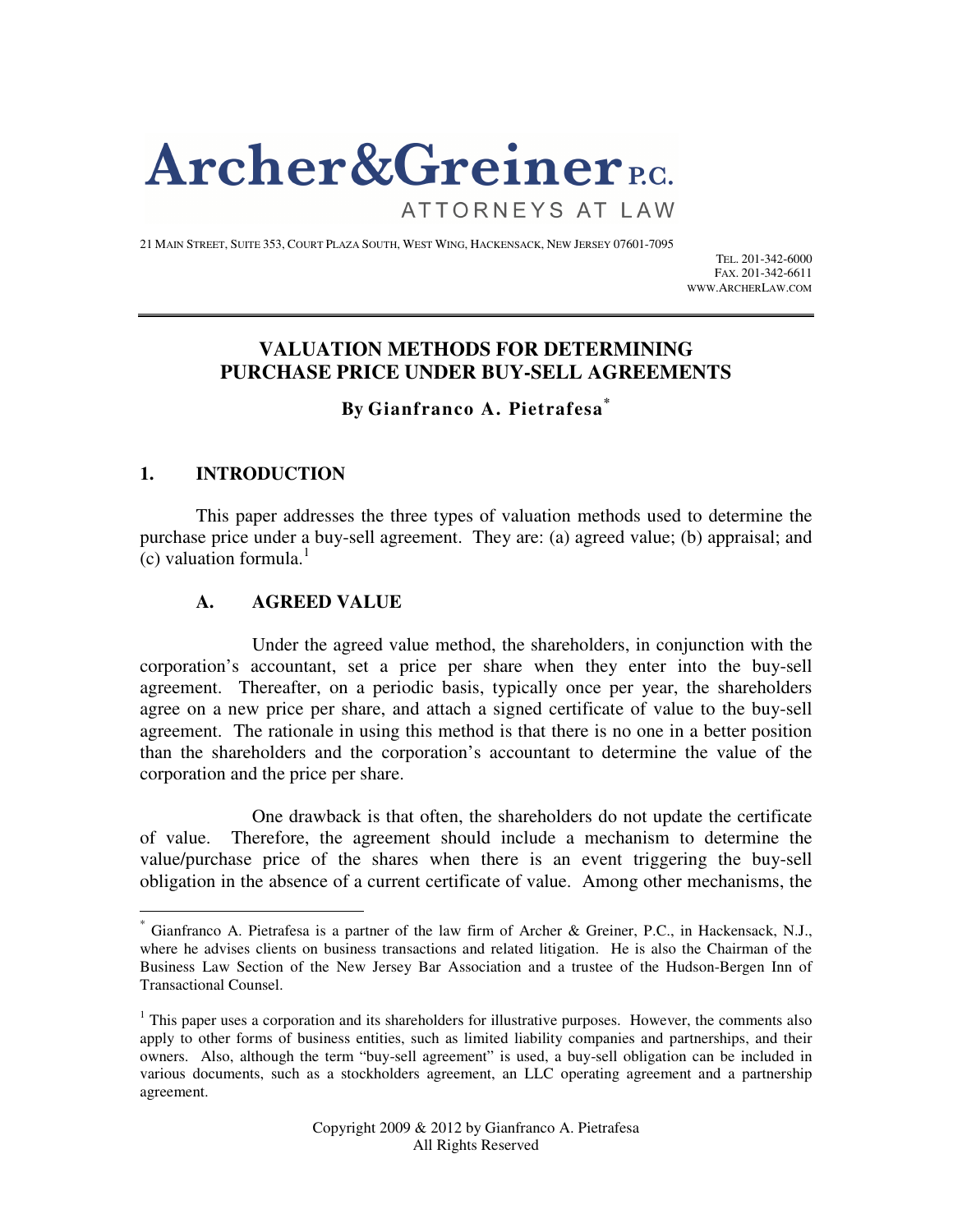agreement can provide for (a) an adjustment of the price per share based upon an increase or decrease in the corporation's book value since the last certificate or (b) an appraisal.

## **B. APPRAISAL**

The second type of valuation method is an appraisal or valuation, typically by an independent certified public accountant with experience in business valuations. The buy-sell agreement may specify the person or entity to do the appraisal (such as the corporation's accountant) or provide a method for the selection of an appraiser. The buy-sell agreement can also specify the method of valuation and/or any adjustments to be made to earnings or assets (discussed below under valuation formulas).

With regard to the selection of an appraiser, the buy-sell agreement can provide that:

- i. The parties mutually agree on an appraiser
- ii. If they cannot agree, then each party selects an appraiser
- iii. If the two appraisals are within a certain value, such as 5%-10%, then the two appraisals are averaged
- iv. If the two appraisals are more than 5%-10% apart, then the two appraisers can select a third appraiser and
	- a. the third appraiser can select from the two existing appraisals, or
	- b. the three appraisals can be averaged, or
	- c. the middle appraisal can be the binding valuation, or
	- d. the third appraiser's appraisal can be binding

Some of the more common valuation methods used by appraisers to determine the value of a corporation are described below.

## **C. VALUATION FORMULA**

The third type of valuation method is the use of a formula specified in the buy-sell agreement. There are numerous formulas that can used to determine the value of a corporation. This paper summarizes some of the more common formulas. An attorney should select the valuation formula only after consultation with the shareholders and the corporation's accountant.

## **i. BOOK VALUE**

An easy way to determine the value of a corporation is to simply use its book value as reflected on the corporation's financial statements. Book value is also known as net worth—the difference between the corporation's assets and liabilities. The problem with using book value is that the valuation does not reflect (a) assets, liabilities, income and expenses that are not disclosed on the financial statements or (b) the fair market value of the corporation's assets on the financial statements. Book value reflects the original cost of the assets less depreciation. For example, a corporation may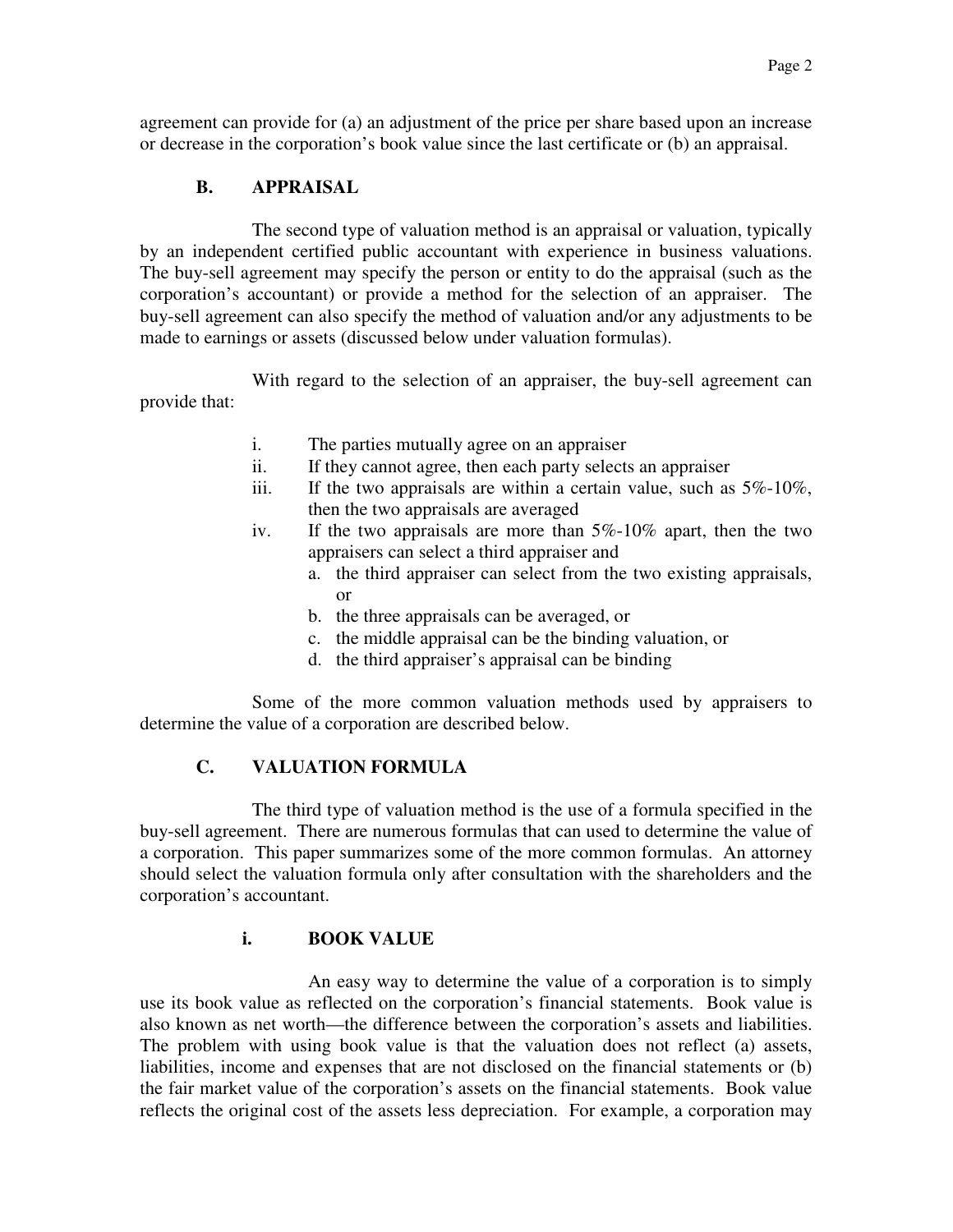have purchased a building for \$1,000,000, and taken depreciation of \$600,000, resulting in the building showing a value of \$400,000 on the corporation's balance sheet. However, the current fair market value of the building may be \$5,000,000. Therefore, the use of book value may result in a valuation that does not reflect the real value of the corporation.

#### **ii. ADJUSTED BOOK VALUE**

Due to the aforementioned problem of simply using book value, another valuation method is to use adjusted book value. Under this method, adjustments (increases and decreases) are made to the book value of specific assets and other items are considered in the valuation of the corporation. For example, in the example above, the book value of the building would be adjusted from its book value of \$400,000 to its fair market value of \$5,000,000. Other items that may be adjusted or considered include the following:

- i. Machinery and equipment, which are reflected on the balance sheet at their original cost and not fair market value
- ii. Inventory, which is reflected on the balance sheet at its original cost and not fair market value
- iii. Assets not on the balance sheet, such as:
	- 1. Goodwill / going concern
	- 2. Work in progress
	- 3. Know-how
	- 4. Trade name or brand name
	- 5. Patents, trademarks and copyrights
- iv. Contingent liabilities that are not on the balance sheet
- v. Insurance proceeds
- vi. Loss of a shareholder's services to the corporation
- vii. Accounts receivable, which may need adjustment due to the age of receivables

The buy-sell agreement must specify the items to be adjusted or considered when determining the adjusted book value of the corporation.

## **iii. CAPITALIZATION (OR MULTIPLE) OF EARNINGS**

Another way to determine the value of a corporation is the capitalization of average earnings over a period of several years. This is sometimes called the multiple of earnings method.

Earnings are also known as profits, net earnings and net profits. However, these terms are not universally defined. That is, they mean different things to different people. For example, profits can mean profits before taxes to one shareholder and profits after taxes to another. Therefore, the buy-sell agreement must define the term.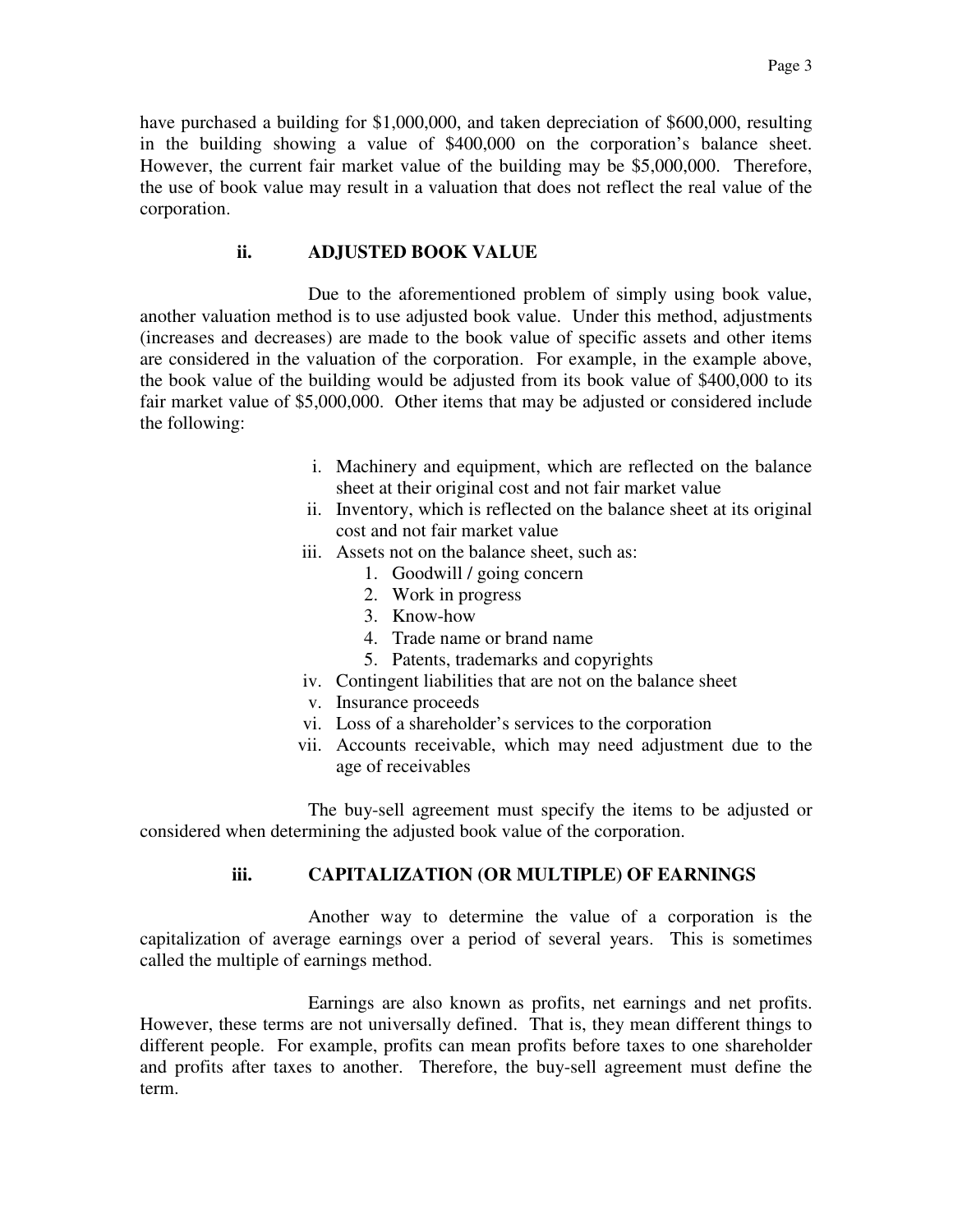a. Earnings Per Share. The corporation's earnings divided by the number of issued and outstanding shares results in the corporation's earnings per share ("EPS"). For example, assuming \$10,000 in earnings and 100 shares, the EPS is \$100. When determining the value of a corporation under the capitalization (or multiple) of earnings method, the EPS can be weighted, by giving more weight to recent years. The average EPS is then applied to the capitalization rate to determine the value of the corporation. For example, the earnings of the corporation over the last five years may be as follows:

|      |                 |              |                             |     | Weighted        |
|------|-----------------|--------------|-----------------------------|-----|-----------------|
| Year | Price per Share | Weight       |                             |     | Price per Share |
| 2011 | \$100 per share | $\mathbf{X}$ |                             |     | \$500           |
| 2010 | \$95 per share  | $\mathbf{x}$ | $\overline{4}$              |     | \$380           |
| 2009 | \$70 per share  | $\mathbf{X}$ | 3                           | $=$ | \$210           |
| 2008 | \$65 per share  | $\mathbf{x}$ | $\mathcal{D}_{\mathcal{L}}$ | $=$ | \$130           |
| 2007 | \$40 per share  | $\mathbf{x}$ |                             | $=$ | \$40            |
|      | \$370           |              | 15                          |     | \$1,260         |

The average EPS is \$74 (\$370/5). However, the weighted average EPS is \$84 (\$1,260/15).

As shown in the next example, although the dollar amounts are exactly the same as above, the years in which they have been earned are different, resulting in a different weighed average EPS:

|      |                        |              |    |     | Weighted        |
|------|------------------------|--------------|----|-----|-----------------|
| Year | Price per Share        | Weight       |    |     | Price per Share |
| 2011 | $$70$ per share $x$    |              | 5  | $=$ | \$350           |
| 2010 | \$65 per share         | $\mathbf{X}$ | 4  | $=$ | \$260           |
| 2009 | $$100$ per share x     |              |    | $=$ | \$300           |
| 2008 | \$40 per share         | $\mathbf{X}$ | 2  | $=$ | \$80            |
| 2007 | \$95 per share $x = x$ |              |    |     | \$95            |
|      | \$370                  |              | 15 |     | \$1,085         |

Again, the average EPS is \$74 (\$370/5). However, the weighted average EPS is \$72.33 (\$1,085/15), as compared to \$84 in the prior example.<sup>2</sup>

b. Capitalization Rate. Next, a capitalization rate must be selected. The buy-sell agreement must specify the rate or how it is to be determined. The capitalization rate is a fair rate of return. For our purposes, assume that the capitalization rate is five percent (5%). This means that the shareholders have agreed that they are entitled to a rate of return of five percent (5%) on their investment in the corporation. Therefore, using the weighted average EPS in the first example, the price per share is \$1,680 (\$84/.05).

 $\frac{1}{2}$ These examples have been derived from Howard M. Zaritsky, Structuring Buy-Sell Agreements— Analysis with Forms, §9.03[3][a][ii].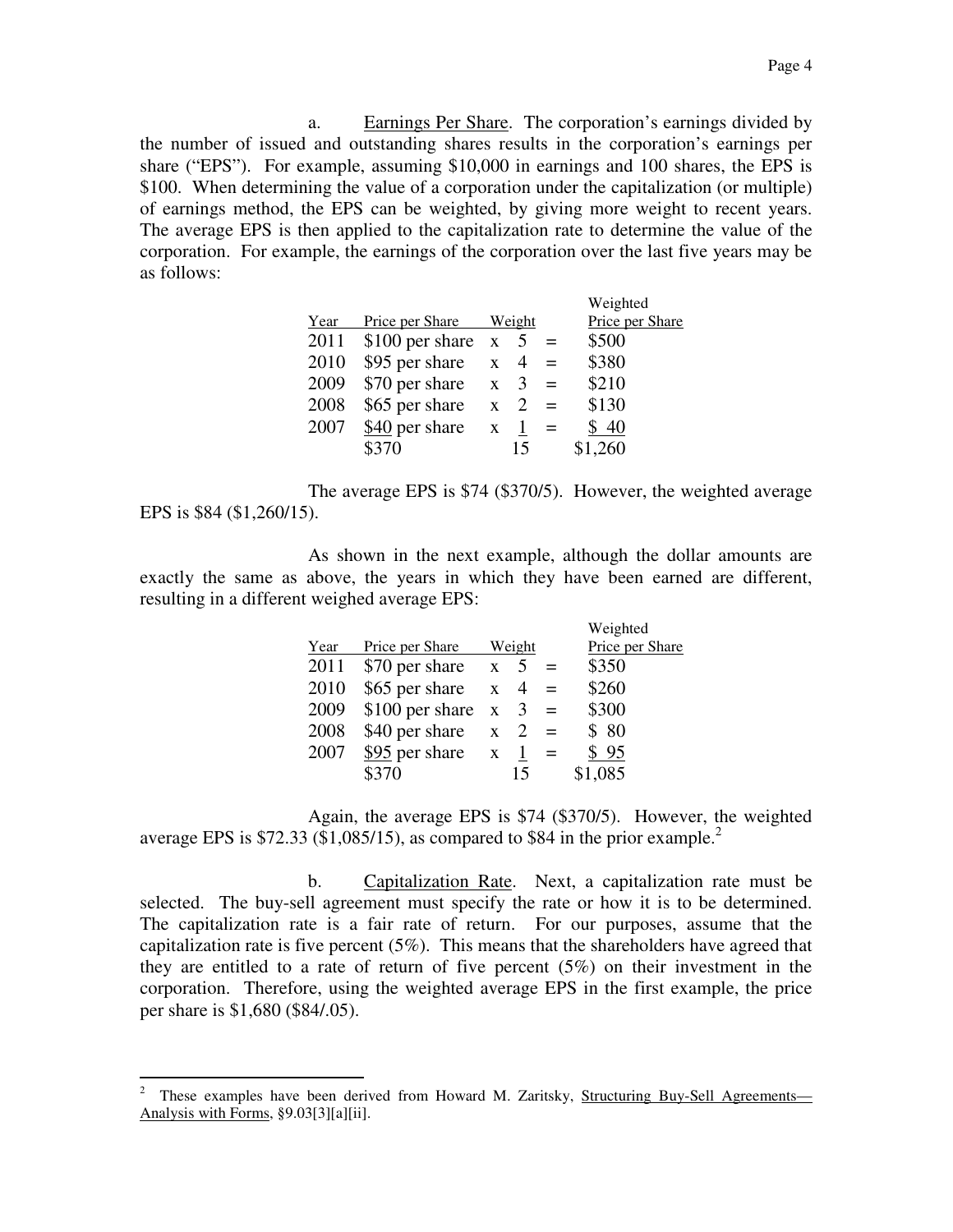As noted above, this method is also known as the multiple of earnings method, where a multiple is applied against the earnings to determine a purchase price per share. In the example above, the multiple is twenty (20). Therefore, average earnings of \$84 per share times a multiple of 20 equals a purchase price per share of \$1,680 (\$84 x 20).

 c. Adjustments to Earnings. Often, the corporation's earnings must be adjusted in connection with determining the true value of a corporation. For example, the shareholders may receive generous salaries and fringe benefits, which are often added back to the corporation's earnings. Likewise, other adjustments may be needed to accurately reflect the fair market value of the corporation. For example, the accounting method used for inventory may cause lower profits and, consequently, in a valuation of the corporation that does not reflect fair market value. Therefore, an adjustment to earnings may be needed to take into account the accounting method used for inventory.

#### **2. "FAIR MARKET VALUE" VS. "FAIR VALUE"**

There is a difference between "fair market value" and "fair value." Fair value is the value of a shareholder's pro rata portion of the entire corporation. Generally, minority discounts are not taken into account when determining fair value. Fair market value is the value of the shareholder's percentage interest in the corporation, which takes into account minority discounts and discounts for lack of marketability of the shares. See Robert D. Frawley, "Valuation Issues in Shareholder and Operating Agreements—The Benefits of Using a Formula," N.J. Lawyer Magazine, 18, 20 (June 2006).

Therefore, assuming that a corporation is worth \$1,000,000, the fair value of a shareholder's 25% interest in the corporation is \$250,000. However, the fair market value of the shareholder's 25% interest can be significantly less than \$250,000 after taking into account discounts for lack of control (i.e., minority discount) and lack of marketability of the shares.

When determining the value of a corporation and the purchase price under a buy-sell agreement, the valuation is usually based on the fair market value of the shareholder's shares. However, the shareholders can specify in their agreement whether or not discounts will be applied in determining value, which will result in the terminology of fair market value versus fair value to be immaterial.

#### **3. VALUATION DATE**

Some thought should be given to the date of the valuation. Should it be the date of the triggering event? Should it be the end of the last fiscal year or last fiscal quarter?

Generally, if the valuation date is a date when the corporation will normally prepare financial statements (e.g., end of a fiscal quarter or fiscal year), the corporation will avoid the additional cost of preparing financial statements as of the date of the triggering event. However, a party may give up an increase in the corporation's value by